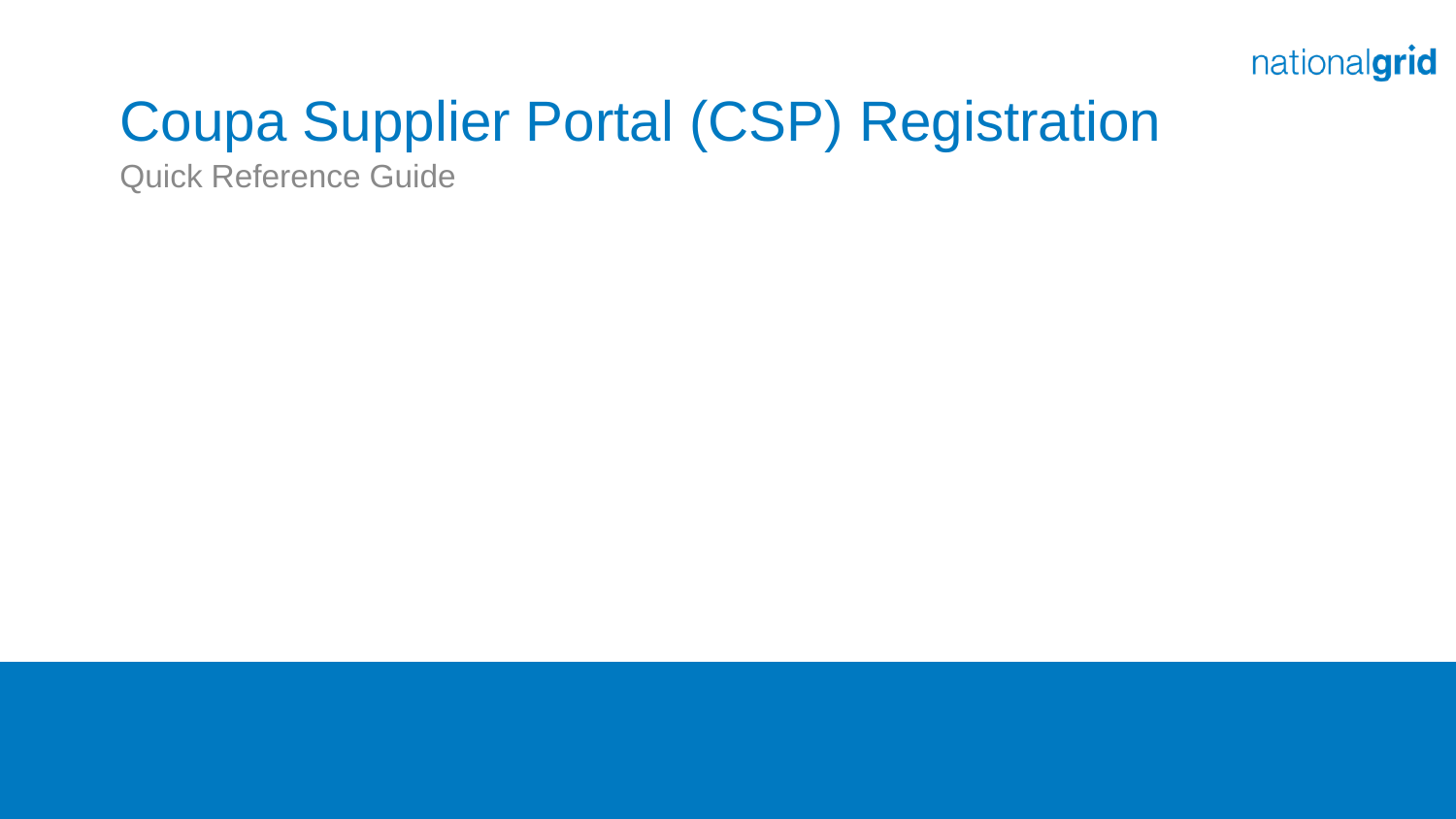## Step 1 – Complete CSP registration fields

| Log in<br>Sign up<br>Sign up for your free Coupa account<br><b>Work Email Address</b><br><b>Enter Work Email Address</b><br><b>Company Name</b><br><b>Enter Company Name</b><br><b>Sign Up</b> |  |  |  |  |
|------------------------------------------------------------------------------------------------------------------------------------------------------------------------------------------------|--|--|--|--|
|                                                                                                                                                                                                |  |  |  |  |
|                                                                                                                                                                                                |  |  |  |  |
|                                                                                                                                                                                                |  |  |  |  |
|                                                                                                                                                                                                |  |  |  |  |
|                                                                                                                                                                                                |  |  |  |  |
|                                                                                                                                                                                                |  |  |  |  |
|                                                                                                                                                                                                |  |  |  |  |
|                                                                                                                                                                                                |  |  |  |  |
|                                                                                                                                                                                                |  |  |  |  |
|                                                                                                                                                                                                |  |  |  |  |
|                                                                                                                                                                                                |  |  |  |  |

**Navigate to** <https://supplier.coupahost.com/>

 $\blacksquare$  Complete the fields that are visible under the **Sign up** tab as can be seen to the left of this text.

nationalgrid

■ Once you have entered all the relevant details please click the **Sign Up** button.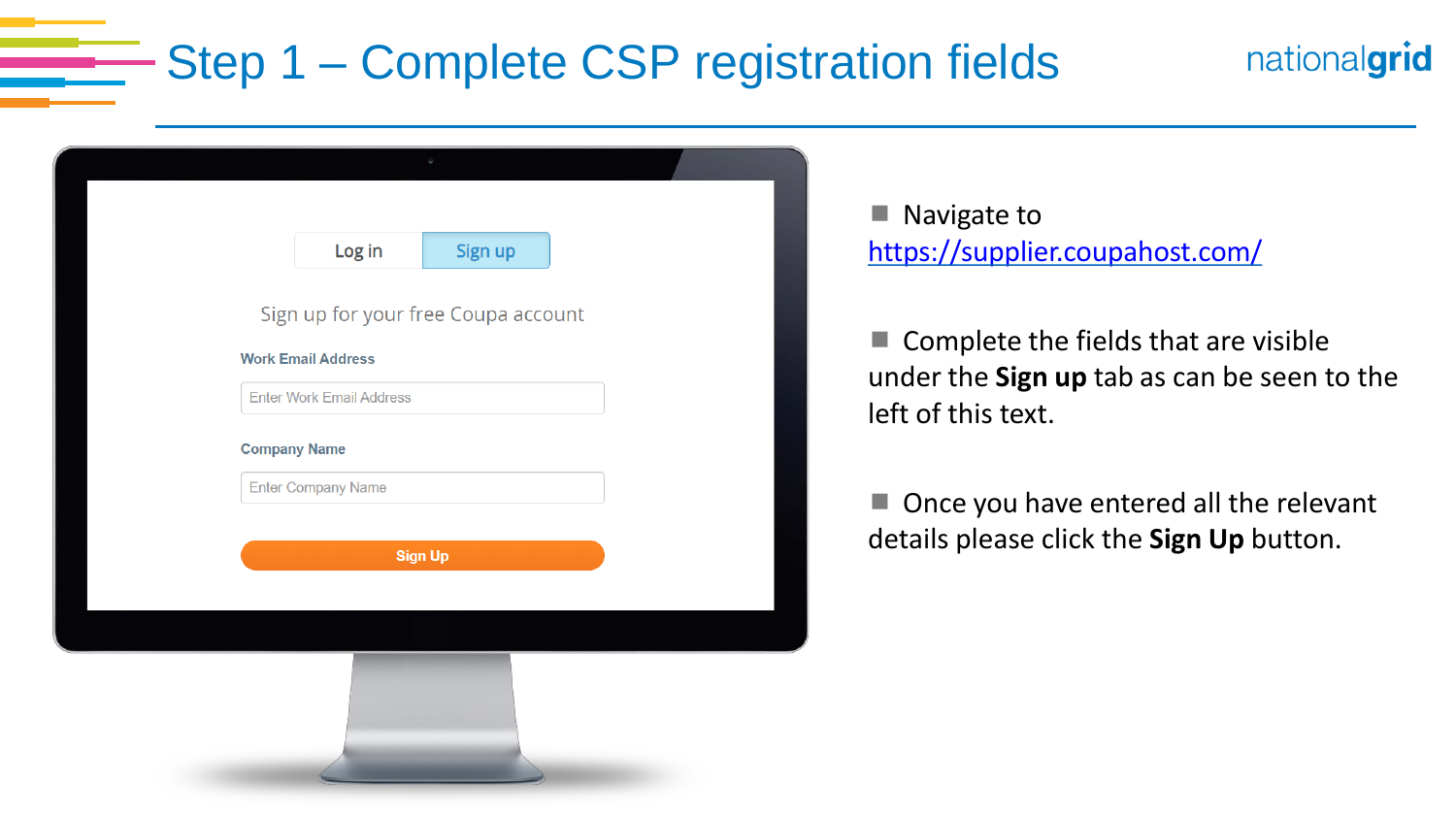#### Step 2 - Create password

#### Please confirm your email Inbox x Coupa for Suppliers <do\_not\_reply@supplier.coupahost.com> to me  $\overline{\mathbf{v}}$ Thank you for requesting an invitation to the Coupa Supplier Network. Your request has been accepted, please click the link below to creathttps://supplier.coupahost.com/signup/2656ecdf0c28d7228f14d920695be21a1ca08848 Once you are registered you can: • Give your company visibility to all Coupa customers • Manage your company information • Configure your PO transmission preferences · Create an online catalog • View purchase orders · Create electronic invoices By participating, suppliers gain access to a low cost, high volume order channel. They increase their order-taking efficiency, require rms better presence with their key customers. Plus, they open themselves up to potential new customers and increased sales! You can also find more information here Overview: https://success.coupa.com?cid=introducinq-supplier-portal Getting started guide: https://success.coupa.com?cid=supplier-getting-started By using this site, you agree to the Coupa Terms & Conditions which can be accessed here Click here to Reply or Forward

■ You will now receive an email in order to confirm and validate the details that you entered when you registered

nationalgrid

- **Please note** To activate the account you have created you will need to select the link within the email
- This has been highlighted with a black box
- Click the link and create a password for your Coupa Supplier Portal account
- You will now be able to access the Coupa Supplier Portal and explore the functionality available